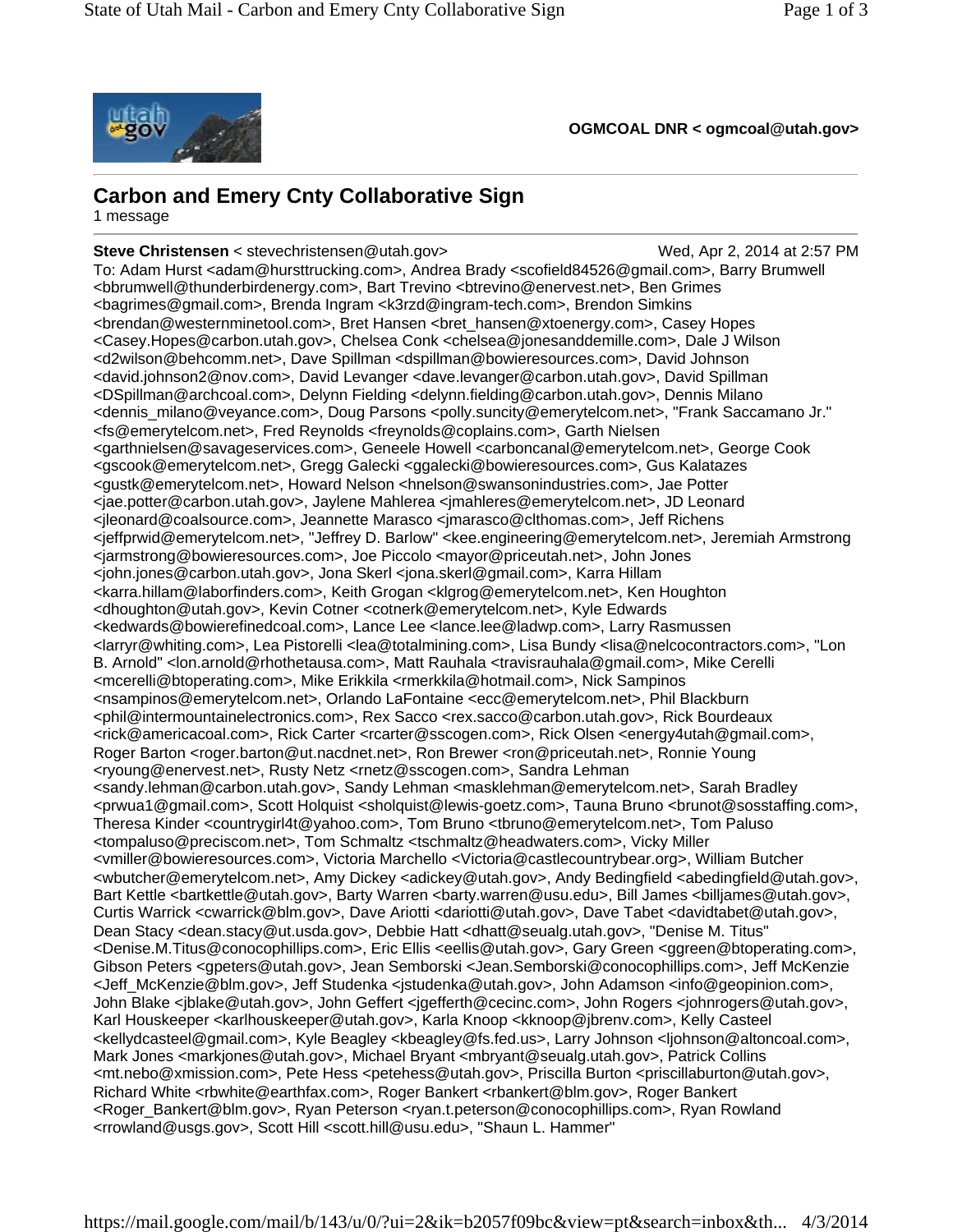<Shaun.L.Hammer@conocophillips.com>, Steve Demczak <stevedemczak@utah.gov>, Steve Shneider <steveschneider@utah.gov>, Susan White <susanwhite@utah.gov>, Tom Faddies <tomfaddies@utah.gov>, Tom Matthews <matthews@emerytelcom.net>, Vaughn Hughes <vhughes@blm.gov>, wayne western <waynewestern@utah.gov>, Allen Staker <tunex@emerytelcom.net>, Amanda Daniels <AMANDADANIELS@utah.gov>, Amanda Price <clawsontown@etv.net>, Amanda Richard <arichard@archcoal.com>, Brad Giles <cvssd877@etv.net>, Brandi Ivie <pss@etv.net>, Bruce Wilson <bwilson@etv.net>, charles reynolds <charles.reynolds@hiawathacoal.com>, Chris Hansen <chansen@bowieresources.com>, Chuck Semborski <Charles.Semborski@pacificorp.com>, Cody Allred <cody.allred@pacificorp.com>, Corey Heaps <cheaps@rhinolp.com>, craig johansen <craig@jandtengineering.com>, Dale Fillmore <eaoservices2@etv.net>, Dana Dean <DANADEAN@utah.gov>, Daniel Gunnell <daniel.gunnell@ut.nacdnet.net>, Daron Haddock <daronhaddock@utah.gov>, "darrel@etv.net" <darrel@etv.net>, darren olsen <dgolsen@fs.fed.us>, David Hibbs <dhibbs@coalsource.com>, David Horsley <davidhorsley@utah.gov>, Dennis Oakley <dennis.oakley@pacificorp.com>, Dodd Wilstead <whiskeydodd@yahoo.com>, Elliot Finley <efinley@efinley.com>, Erik Petersen <petersen@relia.net>, Gary Kofford <gary@co.emery.ut.us>, Hilary Gordon <mayor@huntingtonut.com>, Ingrid Campbell <ingridcampbell@utah.gov>, "J.D. Wickman" <sinbadconst@gmail.com>, Jack Stoyanoff <northemery@etv.net>, Jacob Sharp <jsharp@etv.net>, James Owen <jamesowen@utah.gov>, James Sherman <evolutiondiesel@hotmail.com>, jaren jorgensen <JJorgensen@rhinolp.com>, Jay Humphrey <jay@ewca.org>, Jay Marshall <jmarshall@coalsource.com>, Jeff Horrocks <jeff@co.emery.ut.us>, Jeffrey Brower <jeffrey\_brower@blm.gov>, JoAnn Behling <ferroncity@ferroncity.org>, Joe DiBenedetto <jndibenedetto@fs.fed.us>, Joe Helfrich <JOEHELFRICH@utah.gov>, John Baza <johnbaza@utah.gov>, Jonathan Johansen <jonathan@jandtengineering.com>, Josh Wilson <joshw@nielsonconstruction.com>, JR Nelson <jrnelson@co.emery.ut.us>, Judy Ann Scott <pignut@etv.net>, Ken Fleck <ken.fleck@pacificorp.com>, Ken Hoffman <KENHOFFMAN@utah.gov>, Ken May <kmay@archcoal.com>, Kent Petersen <kjpete@etv.net>, Kit Pappas <kit@emerytelcom.net>, lanna sudweeks <lsudweeks@fs.fed.us>, Laren Huntsman <laren.huntsman@pacificorp.com>, Laurie Pitchforth <pitchforth@co.emery.ut.us>, Lois Stofko <standardlabs@emerytelecom.net>, Marc Stilson <MARCSTILSON@utah.gov>, Marilyn Rosquist <hcic\_@etv.net>, Mike Davis <mdavis@archcoal.com>, Mike Herkimer <mherkimer@utah.gov>, Mike McCandless <mikem@emery.utah.gov>, Mistie Christiansen <betterhorse@yahoo.com>, Mistie Christiansen <mistie@emerytown.com>, Morris Sorenson <ronnie@etv.net>, Neal Peacock <mayor@castledalecity.org>, Pat Brady <grcity@etv.net>, Pat Jones <pj\_jones49@yahoo.com>, Patsy Stoddard <editor@ecprogress.com>, Peter Behling <PeterBehling@consolenergy.com>, "ray@co.emery.ut.us" <rayp@emery.utah.gov>, Rick Wilde <RICKWILDE@utah.gov>, Ross Hinkins <rhinkins@etv.net>, Russel Jensen <russeljensen@consolenergy.com>, Scott Child <scott.child@pacificorp.com>, Sherrel Ward <sherrelward@yahoo.com>, "Sonja F. Wallace" <swallace@utah.gov>, Stan Mathis <CCCIC@etv.net>, Steve Barton <aokcpa@etv.net>, "Steve\_Falk@blm.gov" <Steve\_Falk@blm.gov>, "Steve\_Rigby@blm.gov" <Steve\_Rigby@blm.gov>, sue wiler <swiler@blm.gov>, "SWRigby@blm.gov" <SWRigby@blm.gov>, Thomas W Lloyd <twlloyd@fs.fed.us>, Tony Lemieux <road hog63@yahoo.com>, Tracy Behling <tfbehling@hotmail.com>, Verla Jensen <clevelandtown@etv.net>, darrell lewis <dlewis@unitedcentral.net>, Garth Frandsen <garthfrandsen@gmail.com>, Mark McMilliam <mm@carrollengineeringco.com>, Shain Stoddard <sstoddard@attcotrucking.com>, David Hinkins <dhinkins@le.utah.gov>, Jerry Anderson <jerryanderson@le.utah.gov>, OGMCOAL DNR <ogmcoal@utah.gov>

Good afternoon,

For your records, I've attached the sign-in sheet from the last Carbon and Emery County Collaborative meeting held on March 12th. I'd like to thank those who attended and also a big thank you to our speakers.

The next collaborative meeting (to be held in Price) is in the works. A 'save the date' notification will be sent to the group as soon as possible with agenda following.

Regards, Steve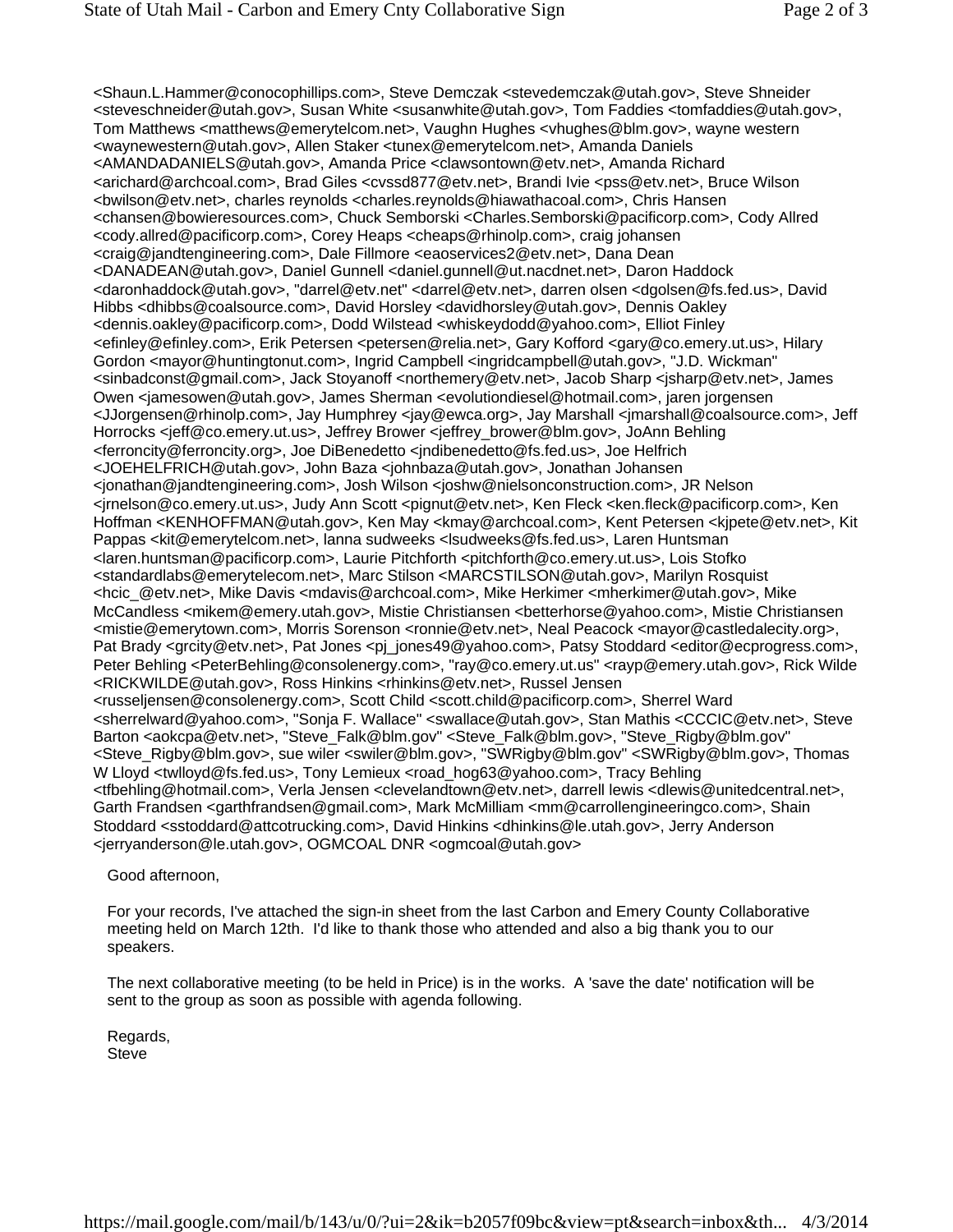-- Steve Christensen Utah Division of Oil, Gas and Mining 1594 W North Temple, Suite 1210 Salt Lake City, Utah 84116 (801) 538-5350 stevechristensen@utah.gov

**March 12th\_SignUp Sheet.pdf** 173K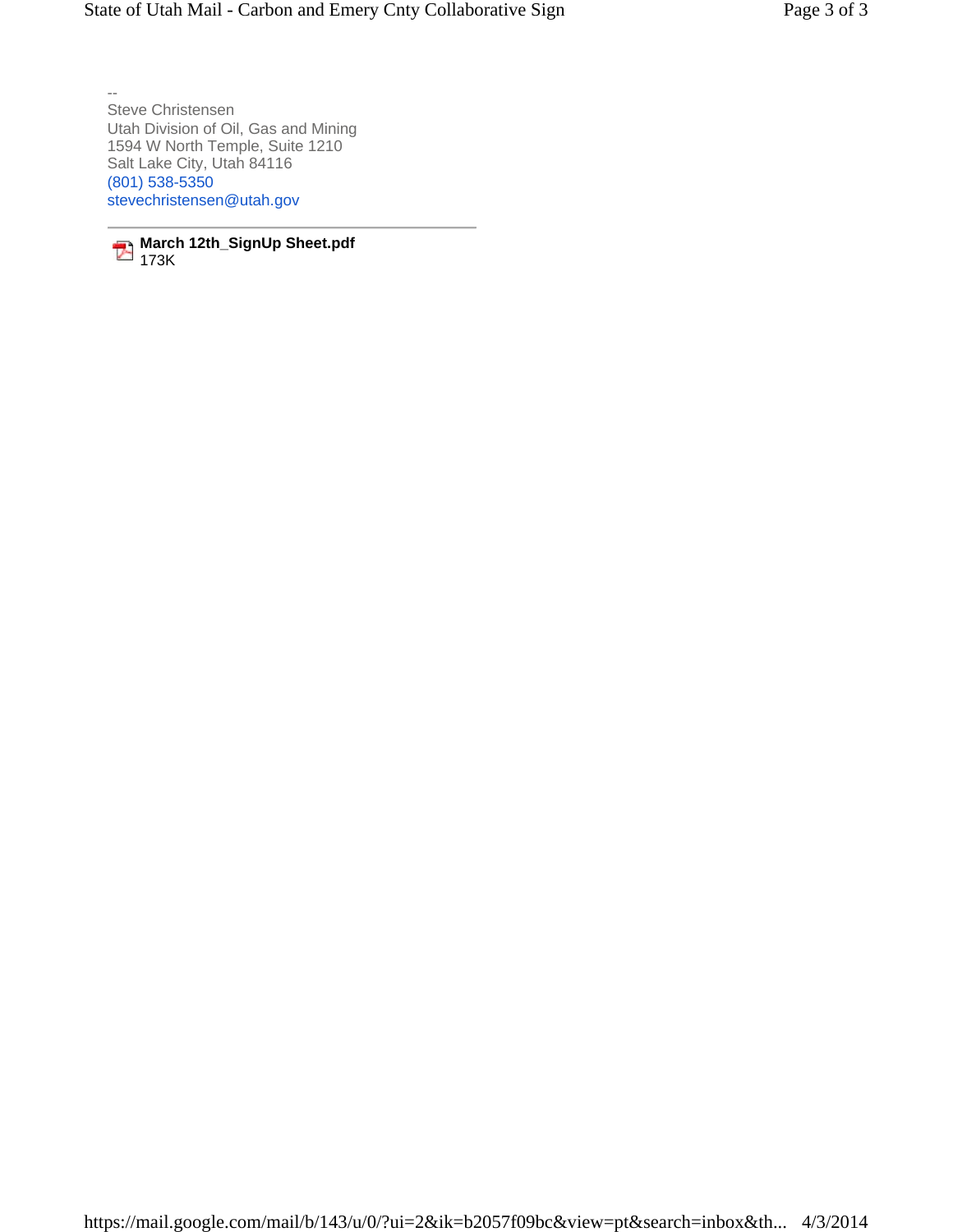## Carbon and Emery County Collaborative Meeting<br>March 12<sup>th</sup>, 2014

| Check it    |                     | March 12 <sup>th</sup> , 2014                |                                    |
|-------------|---------------------|----------------------------------------------|------------------------------------|
| new contact |                     |                                              |                                    |
|             | <b>Name</b>         | Organization                                 | E-mail/Contact Info                |
|             | lute<br>usan        | OG M                                         |                                    |
|             | $A \wedge A$<br>GAN | O(5M                                         |                                    |
|             | 220                 | $LOC_7$ /Y                                   |                                    |
|             | addock              | DOGN                                         | daren haddert@utah.gov             |
|             | tony Dicker         | Drusater Quality                             | adickey autah gav                  |
|             | listieChristiansen  | Emery Tawn<br>Utah Assn of Lonservation Dist | mistie.christiansen@ut.nacdnet.net |
|             | Laurel Nielsen      | UTAVITION.                                   | laurel. nielsen@ut. nacdnet. net   |
|             | Wullac<br>20n       |                                              | Swalluce $\geq 1$ tall-bo          |
|             | Amanda<br>Daniels   | OM                                           | <u>amandadaniels@utah.gov</u>      |
|             | Galeder<br>Gregg    | Canyon Fuel Comp Skyline                     | ggaleckie boweresoures, com        |
|             | Jeremiah ARMSTRONG  | SKYLINE MINE                                 | jarnstrong@bowieresources.com      |
|             | OL HELFRIGH         | DøGM                                         | SOLHULFRICH @ UTAH. GOV            |
|             | Lce                 | USFS<br>Mant.                                | $f$ cd US<br>$\omega$ S            |
|             | effrey<br>Israwin   | BLM-Price                                    | jbrower@blm.sov                    |
|             | KER<br>$U \in$      | 210E                                         | GW1QY@b1<br>M, 90                  |
|             | miw                 | Elwwp Staffing                               | emily.cnc@elunodstaffinglor        |
|             | $Eric$ Ellis        | DWR-SLO                                      | eric@ LITAH. GOV                   |
|             | Robby Edgel         | DWR-Price                                    | redgel@ utah.gov                   |
|             | Bill James          | Div. of Wildl. Res.                          | billjames@utah.gov                 |
|             | Stephen Falk        | $BLM - Price$                                | sfalk @ blm. gov                   |
|             | Ken Hottman         | DOGM                                         | <u>Kenhoffman Cutah</u> gov        |
|             | Steve Rigby         | $BLM-PPO$                                    | <u>swrigby @blm.gov</u>            |
|             | MARC STUSED         | WATER RICHTS- PRICE                          | nargetiten Qutal gov               |